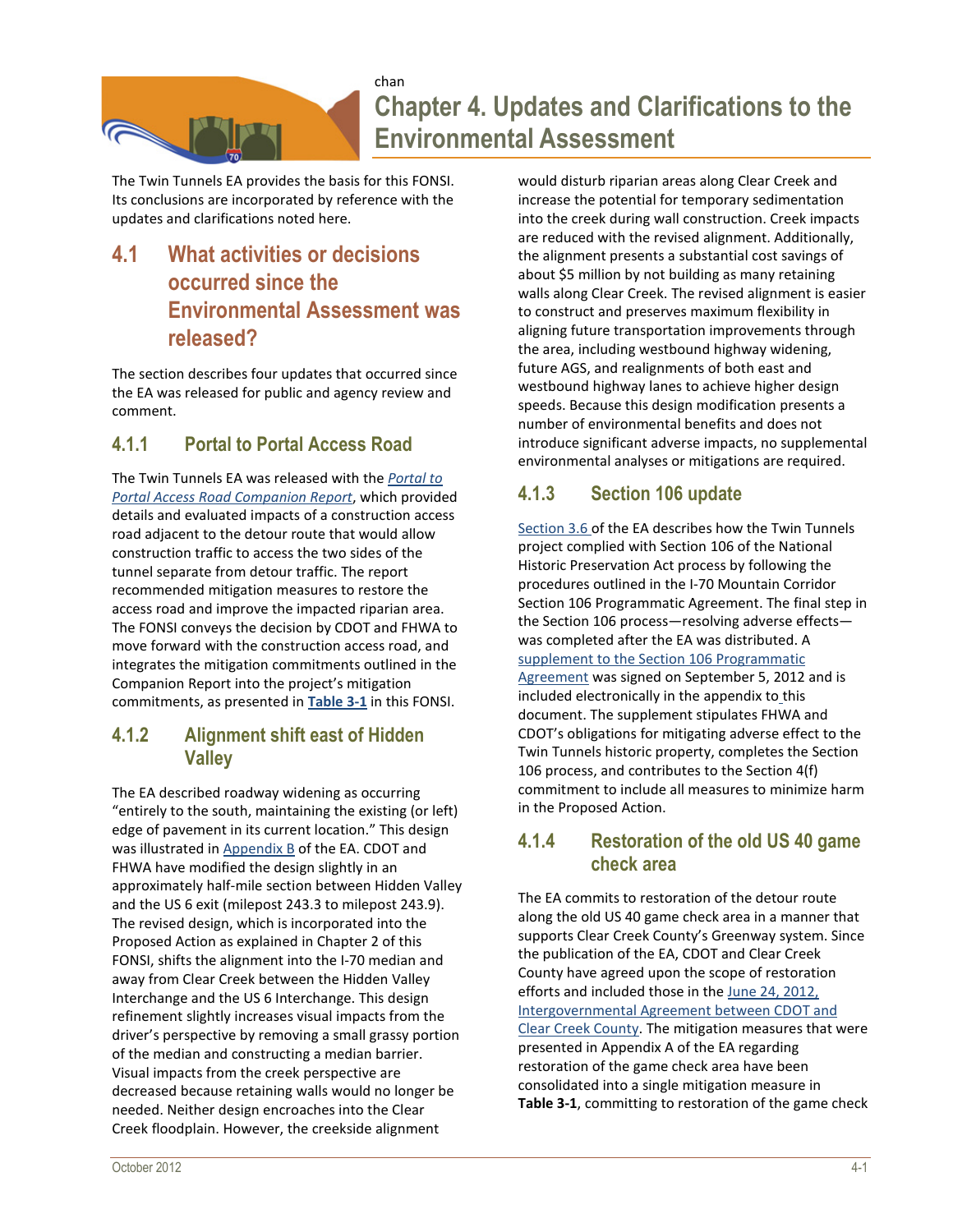area per agreements listed in the Intergovernmental Agreement.

This FONSI also clarifies that the stream enhancements in the game check area are included as part of the Twin Tunnels project. CDOT has committed to them as part of the **Intergovernmental Agreement** with Clear Creek County. The environmental impacts of the stream enhancements are beneficial and improve the stream conditions over the No Action.

**4.2 What clarifications or corrections are noted for the Environmental Assessment analyses?**

The following presents clarifications to the EA. The clarifications fall into five primary categories: transportation, sediment control, wildlife, cumulative effects, and mitigation. Clarifications are generally presented sequentially from first to last reference in the EA text.

#### **4.2.1 Transportation conditions and impacts**

- On page ES-5 in the section "What permanent benefits would occur?" the EA incorrectly stated the Proposed Action crash reduction rate would be 25 to 30 percent compared to the No Action. The correct projected crash reduction rate is 20 to 35 percent.
- The correct end date for the crash data presented on page 1-6 in Figure 1-4 is December 31, 2012, not December 3, 2012.
- The EA stated in Table 2-1 that the tolling option of "Toll only new lanes all the time" was eliminated because it would disproportionately impact local traffic. The tolling option was also eliminated because it would result in the underutilization of the managed lane during nonpeak periods; the lane would only be needed (and used) during times of congestion in all three lanes (approximately 48 days a year currently and 100 days by 2035) and, therefore, would be an inefficient use of resources.
- $\bullet$ Page 2-12 in Section 2.8 of the EA describes the specific highway improvements of the I-70 PEIS Preferred Alternative, including six-lane capacity between the Twin Tunnels and Floyd Hill and curve modifications east of the Twin Tunnels. This description is clarified to reflect that in the Twin Tunnels area, the I-70 PEIS Preferred Alternative

also includes a bike trail and frontage road from Idaho Springs to US 6.

- On page 2-16 of the EA, the first paragraph of the Phase 2 construction discussion provided incorrect details about the timing and activities in Phase 2 of construction. Phase 2 construction is planned to begin in March 2013, not April 2013. CDOT will conduct blasting activities every 4 to 6 hours, not 24 to 48 hours, to expand the tunnel bore. Traffic on the detour route and in the westbound I-70 travel lanes, as well as recreation activities in Clear Creek, could be stopped for up to 30 minutes, not one hour, surrounding tunnel blasting.
- The EA incorrectly noted in **Section 3.1.3** that DRCOG was the primary agency *involved* in the transportation analysis. DRCOG is the regional transportation planning agency responsible for this portion of Clear Creek County and was the primary agency *consulted* in the transportation analysis.
- On page 3.1-4 of the EA, the first sentence of the second paragraph stated, "Figure 3-1 shows the percentage of vehicles that would experience a range of speeds (from less than 10 mph to over 50 mph) during the study period (9:00 a.m. to 11:00 p.m.)." To clarify, the percentage of time spent at various travel speeds is for travel is between Georgetown and the top of Floyd Hill.
- On page 3.1-4 of the EA, the first sentence of the third paragraph incorrectly reported that speeds in the two general purpose lanes would drop below *30 mph* for much of the peak day. Speeds are actually projected to drop to less than *20 mph*.
- On page 3.1-6 of the EA, the first paragraph of the section "What is the effect of the Proposed Action on safety?" noted that improving the radius of the curve just west of the Hidden Valley interchange would improve crash totals by 75 percent. To clarify, the projected 75 percent crash improvement will occur only at that curve, not throughout the entire project area. (The entire project area is anticipated to experience a 20 to 35 percent crash reduction.)
- In Figure 2-13 on page 2-17 of the EA, the description of Phase 3 construction omitted that fascia walls along CR 314 will be installed along with the curve realignment along CR 314.
- On page 3.1-6 of the EA, the third paragraph of the section "What is the effect of the Proposed Action on safety?" noted there is a *potential* speed differential between the managed lane and adjacent general purpose lanes. To clarify, the speed differential is not a potential but will occur.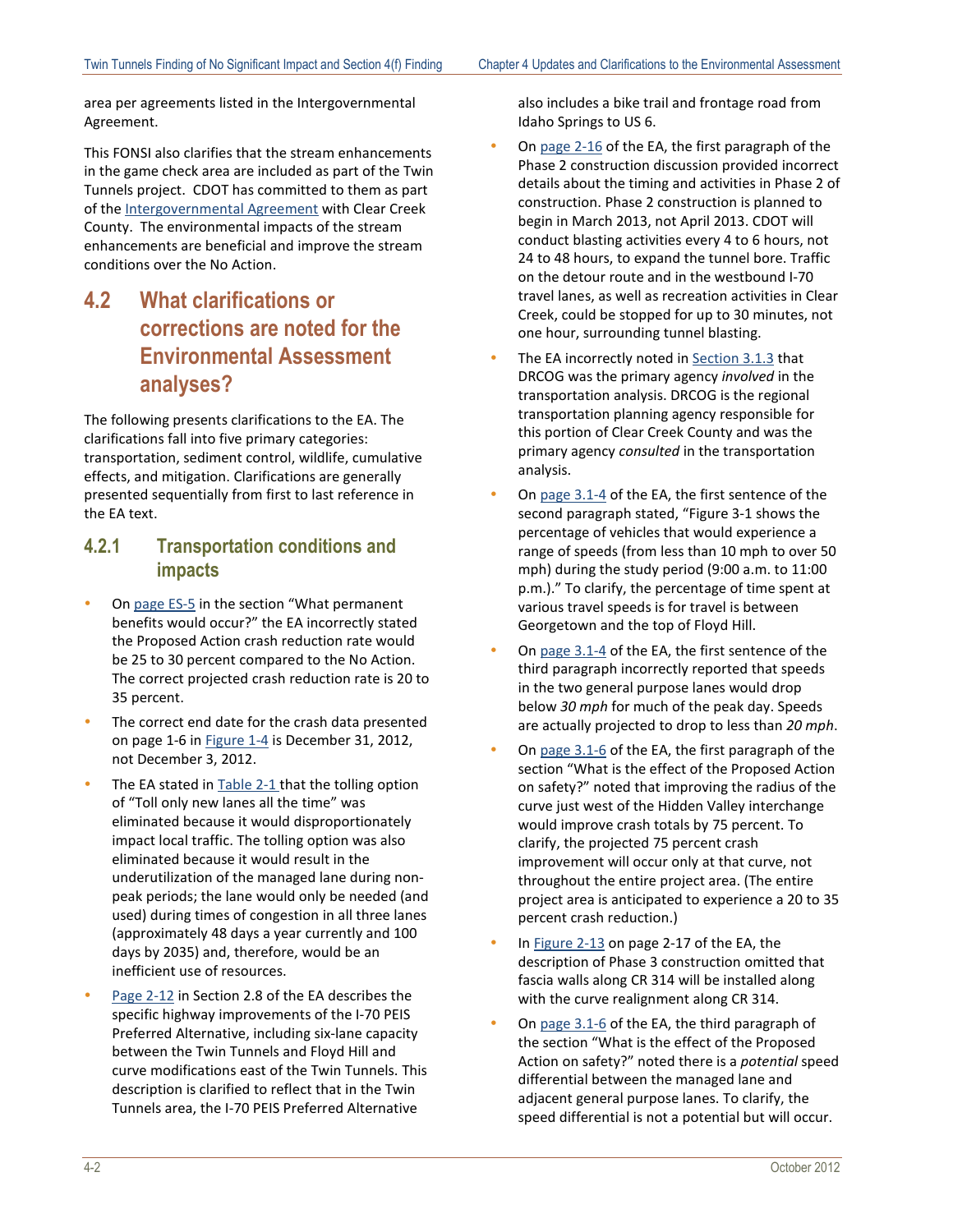Speed differential is a key feature of managed lanes, because managed lanes provide free-flow traffic during congested periods and by design operate at higher speeds than adjacent general purpose lanes during these congested periods.

 An additional social impact not discussed in EA is the potential for delays to affect school bus travel times as a result of roadway closures for blasting and closure of eastbound lanes on I-70 during construction and detour operation. Although backups from the detour operation are not expected to be significant on weekdays, stoppages during tunnel blasting activities could result in delays that affect school bus operations and timeliness. To minimize this impact, CDOT and the contractor will consider Clear Creek County School District busing schedules when developing the traffic control plan, distribute the public information plan to Clear Creek County School District prior to construction, and include the School District in public information updates during construction. This mitigation commitment has been included in **Table 3-1** of this FONSI.

### **4.2.2 Clear Creek Sediment Control Action Plan**

The EA discusses the Clear Creek Sediment Control Action Plan (SCAP) in relation to a number of resources in and around Clear Creek. Developing this plan is a commitment of the I-70 PEIS, and it is currently under development but has not been finalized. Because the Twin Tunnels project was designed before the Clear Creek SCAP was completed, specific water quality treatment features or other BMPs were developed for the Proposed Action specific to the Twin Tunnels project. These features will be implemented as part of the Twin Tunnels project and incorporated into the SCAP when it is finalized. The EA should have referred to the water quality treatment features (sediment control and spill containment) as project-specific elements of the Twin Tunnels project that will be incorporated into the final SCAP rather than features of the draft SCAP. This clarification is reflected in the recreation and water resources mitigation commitments listed in **Table 3-1** of this FONSI (originally presented in Appendix A of the EA).

### **4.2.3 Wildlife and threatened and endangered species analyses**

 An additional impact of construction on wildlife, not mentioned in the EA, is that garbage generated by construction crews could serve as an attractant for wildlife, particularly bears, if it is not immediately removed from the area. To avoid this

potential impact, construction crews will be required to remove food and food-related garbage from the construction site daily. This mitigation commitment has been included in **Table 3-1** of this FONSI.

- Another impact not identified in the EA includes the potential introduction of nuisance species into Clear Creek. To avoid this impact, the contractor will remove all mud, plants and debris from the equipment (tracks, turrets, buckets, drags, teeth, etc.) and steam pressure wash equipment that has been previously used in another stream, river, lake, reservoir, pond or wetland to meet the "certified clean" standard. This mitigation commitment has been included in **Table 3-1** of this FONSI.
- On  $page 3.10-4$  of the EA, in section 3.10.6, the second paragraph stated that temporary direct effects on wildlife include mortality. To clarify, temporary direct effects include the *risk of* mortality.
- Special status species were defined on page 3.12-2 of the EA as listed species only. Special status species include species that have been listed and those that are proposed for listing as threatened or endangered by the U.S. Fish and Wildlife Service (USFWS). This clarification is noted, although currently no species proposed for listing but not listed are present in the project area; therefore, the species evaluated did not change, and the conclusions of impacts to special status species are unchanged.
- The citation in the first paragraph on page 3.12-3 of the EA is incorrectly attributed to USFWS 2012. The correct citation is "CDOT 2012. Email communication between Jim Eussen/CDOT and Robert Quinlan/Jacobs. March 22."
- The second paragraph on page 3.12-3 of the EA reported procedures for addressing Platte River depletions that have since been updated. The correct procedures are presented as follows:

"In order to address the effects of South Platte River basin depletions on federally listed species downstream that depend on the river for their survival, CDOT, as a state agency, is participating in the South Platte Water Related Activities Program (SPWRAP). CDOT is cooperating with the Federal Highway Administration (FHWA) which provides a federal nexus for the project. In response to the need for formal consultation for the water used from the South Platte basin, FHWA has prepared a Programmatic Biological Assessment (PBA) dated February 2, 2012, that estimates total water usage until 2019. The PBA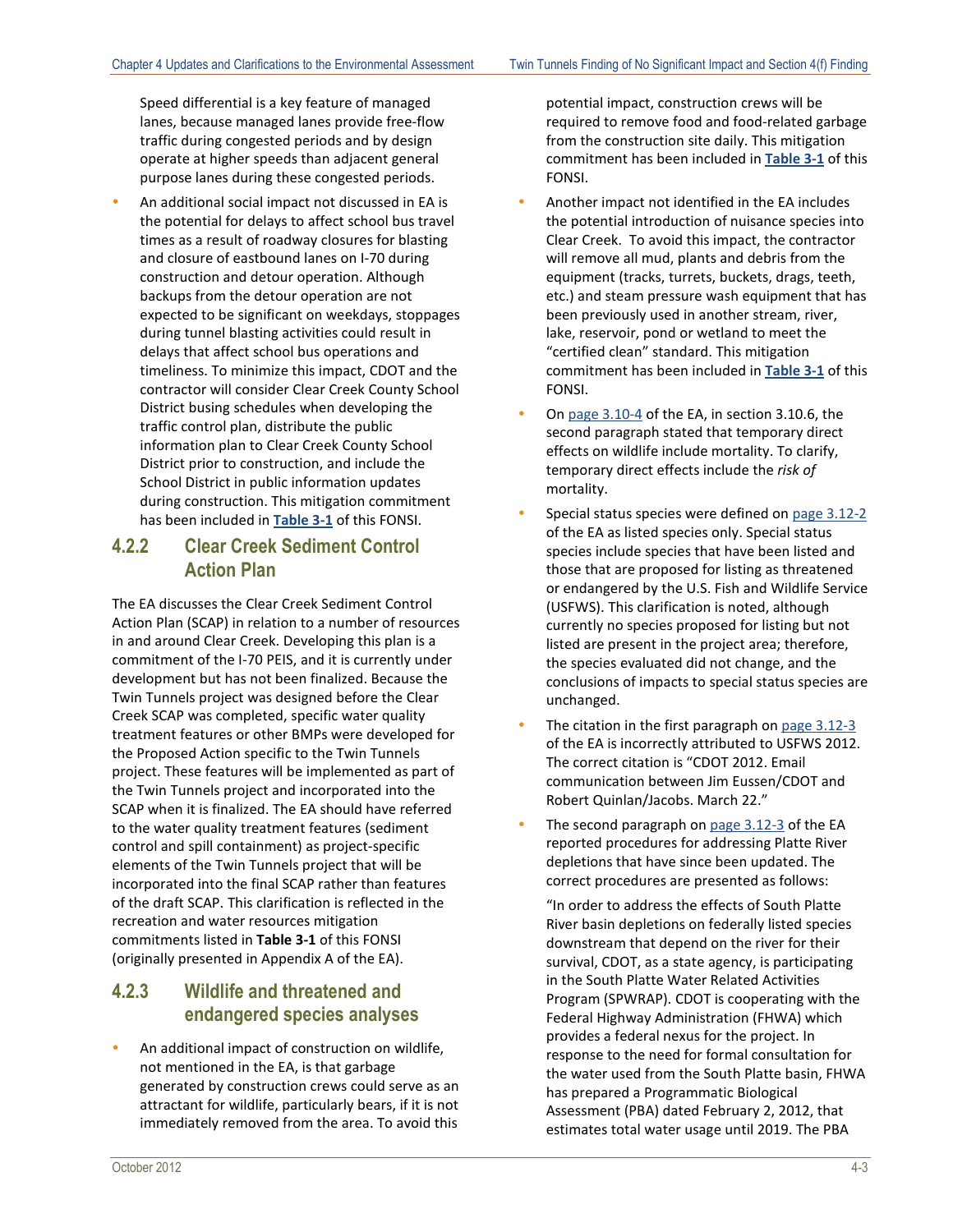addresses the following species: Least Tern (interior population) (*Sternula antillarum),* pallid sturgeon (*Scaphirhynchus albus)*, Piping Plover (*Charadrius melodus)*, western prairie fringed orchid (*Platanthera praeclara)*, and the Whooping Crane (*Grus americana)*. On April 4, 2012, the USFWS signed a Biological Opinion that concurs with this approach and requires a yearly reporting of water usage beginning the year that project construction commences. The water used for this project will be reported to the USFWS on a yearly basis during project construction as per the aforementioned consultation. Effects to species not addressed in the PBA or affected by causes other than water depletions to the South Platte, will be analyzed separately."

 Section 3.12 subsections "What indirect effects are anticipated?" and "What effects occur during construction?" of the EA state that CDOT participates in the Platte River Recovery Implementation Program and South Platte Water Related Activities Program (SPWRAP) to address South Platte River basin depletions. CDOT only participates in the SPWRAP.

#### **4.2.4 Cumulative impacts analysis**

- The footnote on page 3.20-4 of the EA is not clear about the need to complete specific highway improvements. To clarify, regardless of whether AGS is determined to be feasible, highway capacity improvements included in the Maximum Program would not be implemented until specific highway improvements are complete*.*
- Two corrections are made to the list of reasonably foreseeable future projects on page 3.20-3 of the EA. Improvement of Colorado Boulevard in Idaho Springs is added to the list. The renewable energy theme park is removed from the list, as Clear Creek County has not received preliminary plans for this project. These revisions do not change the conclusions of the cumulative impacts analysis.

#### **4.2.5 Mitigation commitments**

The remaining clarifications to the EA relate to mitigation commitments, which were presented throughout Chapter 3 and in Appendix A to the EA. **Table 3-1** in this FONSI revises the mitigation commitments originally presented in Appendix A of the EA to specify whether the contractor, or CDOT, or both are responsible for implementing specific mitigation measures. Mitigation commitments have also been revised to better clarify the activities and impacts that trigger those mitigation commitments. In addition to

these general revisions, **Table 3-1** in the FONSI updates the following revisions to mitigation measures:

- On page 3.6-5 in the EA, in Table 3-16, CDOT committed to a walk-through with Clear Creek County historian(s) prior to construction. This purpose and scope of this mitigation measure has been clarified to indicate that the walk through is to review the construction footprint in relation to historic sites identified as locally important. If locally important resources are within or adjacent to the construction footprint, for those sites will be fenced to protect them from inadvertent damage.
- On page 3.9-6 in the EA, in Table 3-27, the mitigation measure regarding nighttime hotel vouchers has been clarified. If CDOT receives complaints from nearby residents about nighttime construction noise, the contractor will monitor noise at residents immediately adjacent to construction activities. If the noise level exceeds the hourly equivalent of 66 dBA between 10 PM and 7 AM, CDOT will provide affected residents hotel vouchers for the duration of the construction activity causing elevated noise levels.
- On page 3.9-6 in the EA, in Table 3-27, the mitigation measure to "install temporary noise barriers where applicable" has been removed. After further review of site conditions, temporary barriers are not feasible for the same reasons that permanent noise barriers are not feasible (that is, the limited space between residences and the roadway and the fact that residences are elevated above the roadway).
- On page 3.10-7 in the EA, in Table 3-29, for the mitigation measure regarding construction disturbance between April 1 and August 31, reference to CDOT Specification 240 - Protection of Migratory Birds – has been added. As noted in Table 3-1, this requirement also applies to the Portal to Portal Construction Access Road.
- On page 3.10-8 in the EA, in Table 3-29, the mitigation measure regarding commencing blasting as far in advance of lambing season as possible is not needed. Lambing does not occur in the vicinity of the Twin Tunnels project, and Table 3-1 in this FONSI no longer includes this mitigation measure.
- On page 3.11-4 in the EA, in Table 3-30, the mitigation measure for "Runoff from construction" has been changed to "CDOT will implement appropriate temporary BMPs for erosion and sediment control according to the CDOT Erosion Control and Storm Water Quality Guide (CDOT,